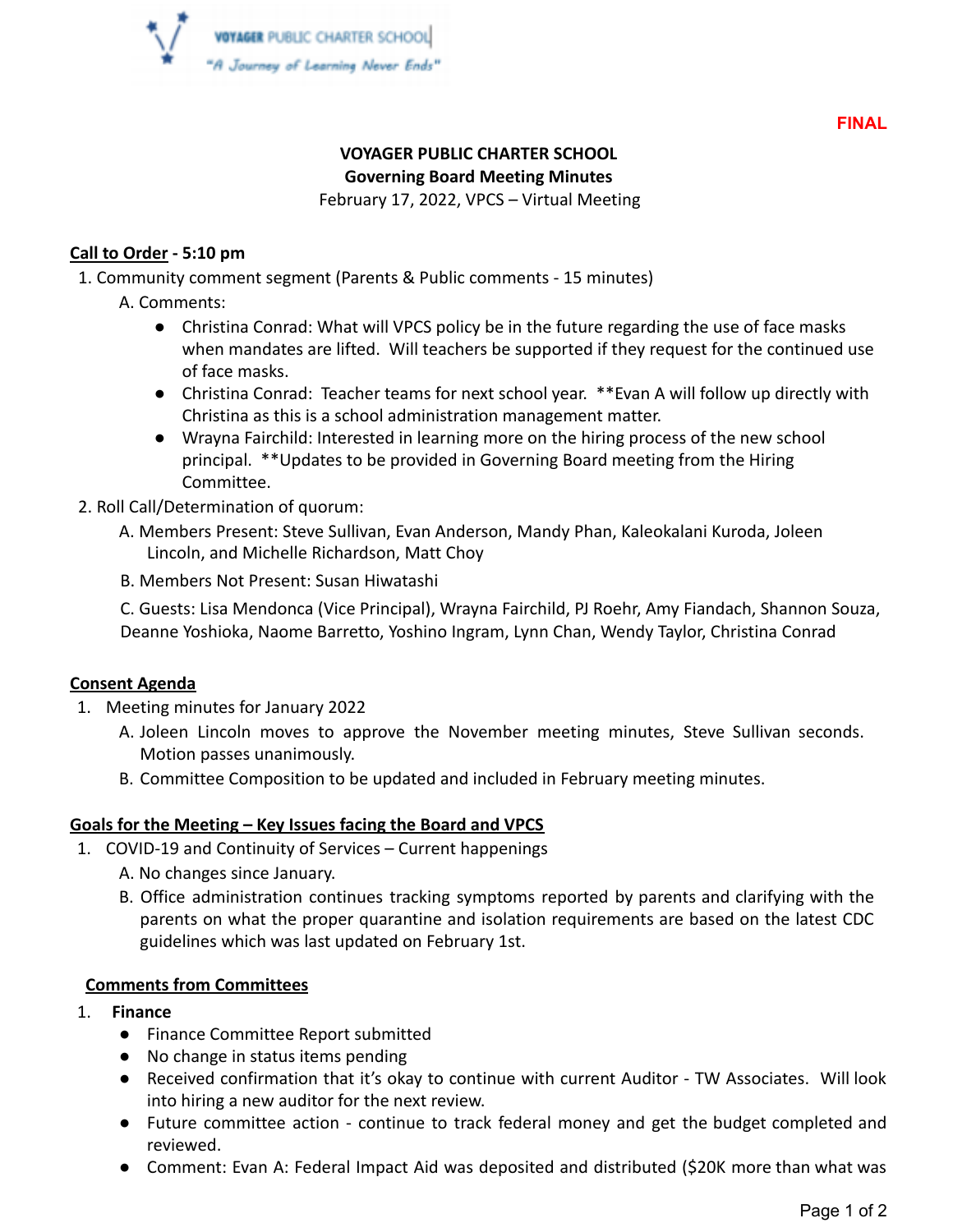budgeted)

### 2. **Facilities**

- No Report submitted
- Documentation which the administration office sends out to parents and staff regarding return to work protocols was updated.

## 3. **School Leader & Organization**

- No Report submitted
- First draft of evaluation has been completed. Steve S to send out to board for review and comment.

## 4. **Excellence in Education**

- No Report
- No updates at this time

## 5**. Future Facilities (Special Committee)**

● Steve S and Matt C to meet with Redeemer Lutheran Church to discuss Lease.

## 6. **Governance & Policy**

- No Report Submitted
- Committee met in early February
- Discussed protocols to support the school leader hiring process
- There were 3 items identified by committee as urgent items:
	- Posting of Interim Principal position
	- Making progress on possible interim solution
	- Send out feedback survey to parents and staff

## 7**. School Leader & Hiring Committee**

- Meeting held on February 2, 2022
- Committee created to support the Board in the process of the selection of new school leader
- Purpose of committee is:
	- Hire the right school leader
	- Carry on mission and culture of Voyager
	- $\circ$  Ensure an informed decision is made based upon input from key stakeholders (parents, staff, Board, and community)
- **•** Tentative timeline for hiring  $-3\frac{1}{2}$  months to 9 month proces
- 4 Action items that were to be completed within one week after mtg:
	- Posting job description on VPCS website
	- Timeline of hiring process
	- Draft questions for survey which will be sent to parents and staff
	- Getting input on job description
- Comment: Joleen L-Is there a conflict of interest with the two staff members on the committee in the hiring process. \*\*Awaiting on further guidance from AG's office to confirm.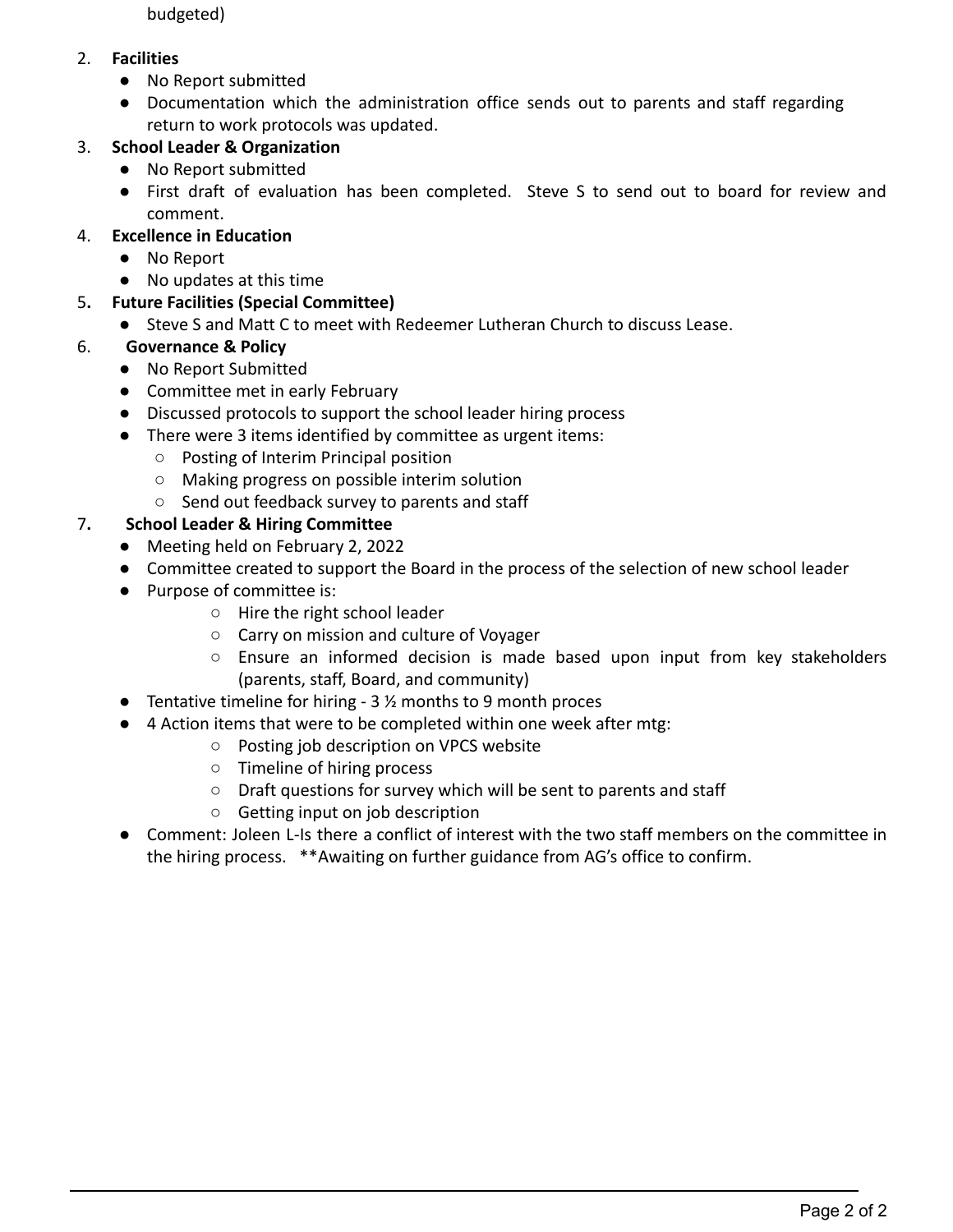| <b>Committee Composition</b> |                      |                                |                               |                             |                          |
|------------------------------|----------------------|--------------------------------|-------------------------------|-----------------------------|--------------------------|
|                              |                      |                                | <b>Excellence</b>             | <b>School Leader</b>        | <b>Future Facilities</b> |
| <b>Finance</b>               | <b>Facilities</b>    | <b>Governance &amp; Policy</b> | in Education                  | & Organization              | (Special Committee)      |
| <b>Matt Choy</b>             | <b>Evan Anderson</b> | Kaleokalani Kuroda             | Kaleokalani Kuroda            | Kaleokalani Kuroda          | <b>Steve Sullivan</b>    |
| Evan Anderson                | Lynn Chan            | Susan Hiwatashi                | Steve Sullivan                | <b>Steve Sullivan</b>       | Matt Choy                |
| Lynn Chan                    | Deb Nishihira        | Joleen Lincoln                 | <b>AdHoc Hiring Committee</b> |                             |                          |
| Joleen Lincoln               | Joleen Lincoln       | Amy Fiandach                   |                               | Matt Choy                   |                          |
|                              | Wrayna Fairchild     |                                |                               | Mandy Phan                  |                          |
|                              | Serena Okinaga-La    |                                |                               | Susan Hiwatashi             |                          |
|                              | Megan Aoki           |                                |                               | *Michelle Richardson        |                          |
|                              |                      |                                |                               | *Joleen Lincoln             |                          |
|                              |                      |                                |                               | *Staff-No voting privileges |                          |
|                              |                      |                                |                               |                             |                          |

### **New Business / Additional Matters**

- 1. Annual Calender Mandy update as needed and will be included in March Agenda. Continue to update as needed.
- 2. Voyager Charter contract renewal for 2023:
	- Received an extension for one year. Originally the new proposal or new contract was due and to be approved by this school year 21-22. With extension, new proposal/contract will be due and approved at the end of the next school year 22-23.
	- The process should start at the beginning of next school year. Added to the annual calendar
	- The new contract is improved with different measures for performance framework and needs attention to detail.
	- Evan A will advise on the Boards involvement on the contract. Should have an updated report on this item by March's meeting.
- 3. HSTA Members has a supplemental agreement:
	- Evan A, Michelle R (teacher board rep) and one additional board member (community/chair member) should meet to discuss what process each side of the negotiating parties want to follow as the contract is updated to the supplemental agreement for the upcoming school year 22-23.
	- Currently under a memorandum of understanding and it states to keep all the same things in place.